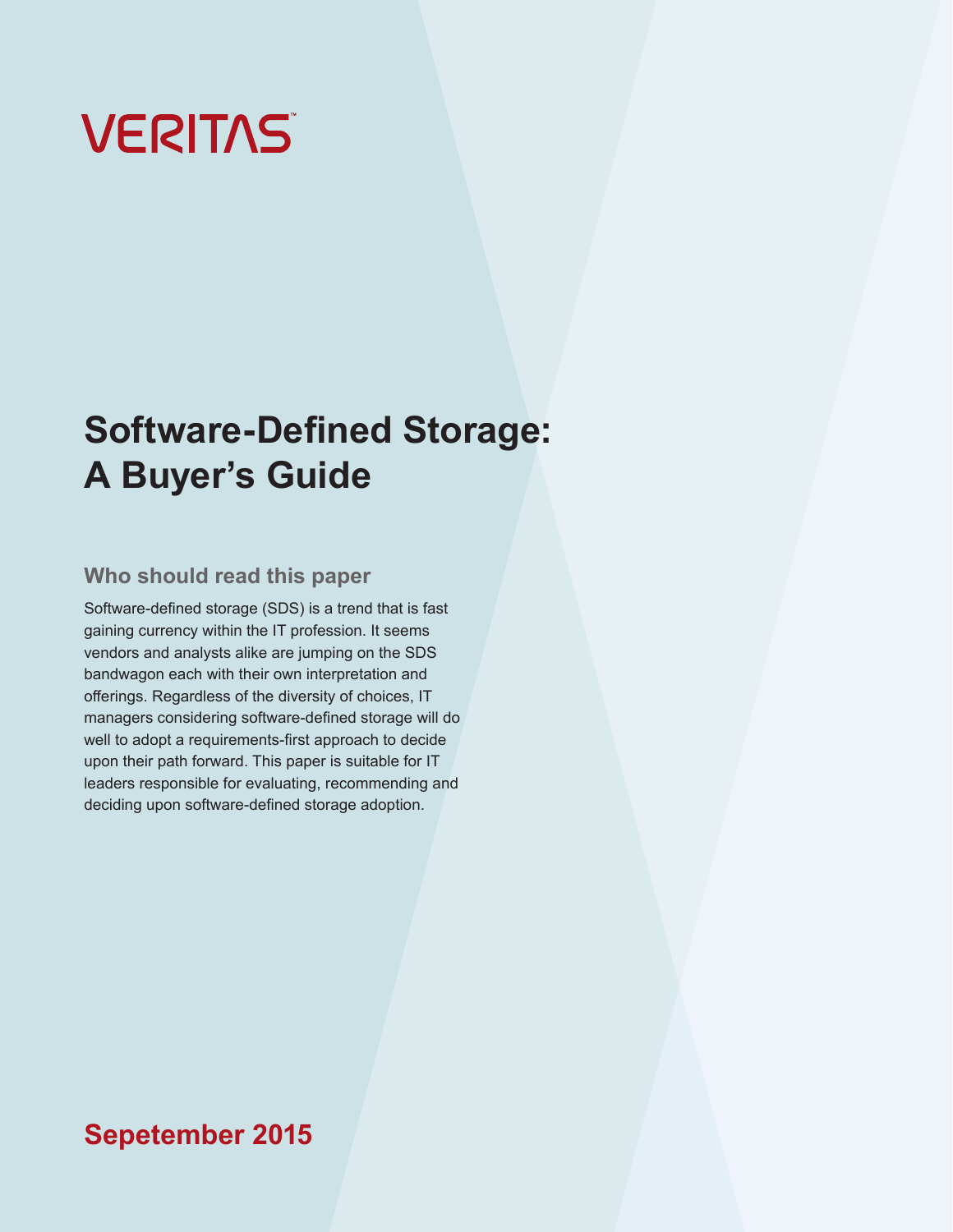White Paper: Enable The Agile Data Center

## **Content**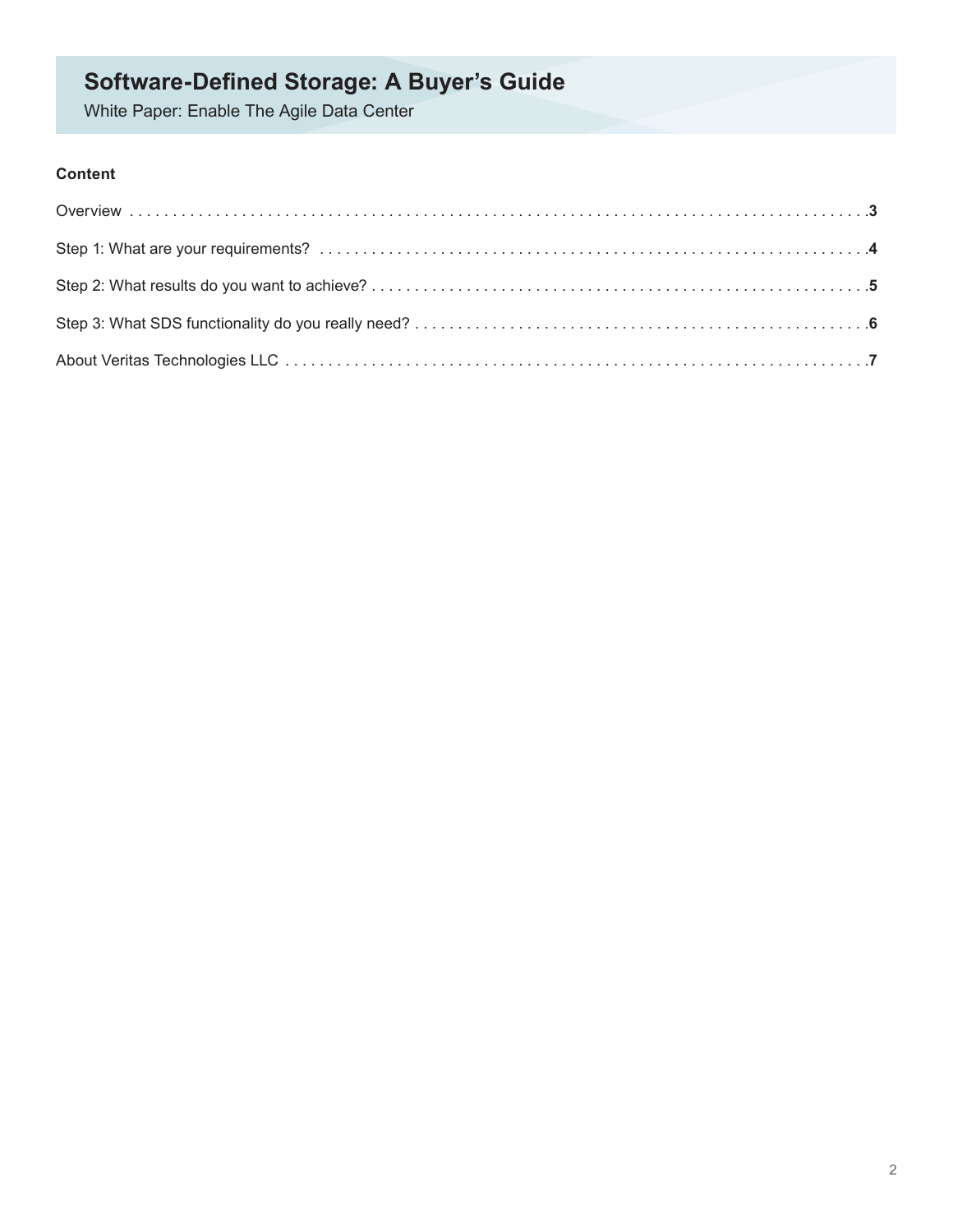<span id="page-2-0"></span>White Paper: Enable The Agile Data Center

#### **Overview**

Software-defined storage (SDS) enables organizations to provision and manage storage independently of hardware types or locations, typically because the storage is virtualized in some manner and controlled through a single interface. With SDS, IT managers have a "virtual pool" of storage at their disposal, so they can fulfill business requirements in a flexible, responsive, common way.

When you're looking for an SDS solution, consider its potential operational and financial benefits. By partnering with an innovative, forward-thinking, and credible SDS vendor that has a strong reputation in storage and software, you'll realize better gains in availability, performance, and cost savings.

In this brief, we'll describe the three main steps to take when evaluating an SDS solution for your organization including outlining requirements, understanding what you want to achieve, and determining the functionality that you really need.

#### **What is software-defined storage?**

Software-Defined Storage (SDS) enables organizations to provision and manage storage independently of hardware types or locations.

#### **By identifying and optimizing critical workloads, SDS delivers:**

- predictable service levels
- increases storage agility
- better ROI without compromising on performance and flexibility

The value of SDS is reflected in expectations of significant growth in the SDS market, see Figure 1.



Figure 1. SDS Market Growth Projection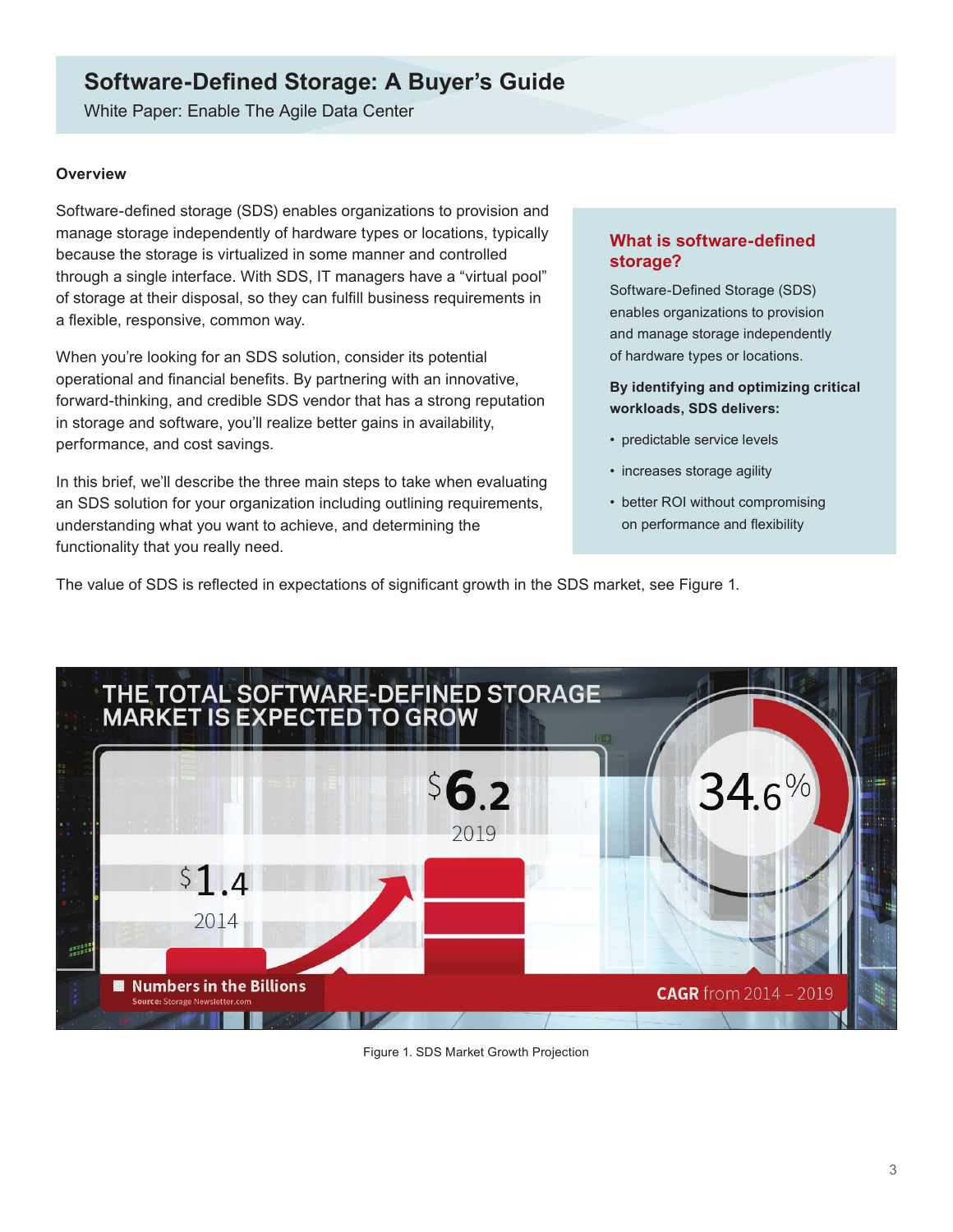<span id="page-3-0"></span>White Paper: Enable The Agile Data Center

#### **Step 1: What are your requirements?**

To find the right SDS solution for your organization, you'll need to clearly understand your requirements. Consider these questions:

- **1. What do you want to achieve with SDS?** What are your workload and end user requirements? Do you want to improve the agility of your overall storage infrastructure? Do you need to improve efficiency by better linking storage to the rest of the data center?
- **2. What costs do you want to reduce?** SDS usually reduces operating expenditures by improving administrators' productivity and capital expenditures are lowered through more efficient utilization of proprietary storage systems and using commodity components to deliver storage services.
- **3. What storage hardware will be used?** Will you be using dissimilar hardware? Note that although physical storage devices are needed with SDS, you don't need to think of SDS as a costly rip-and-replace endeavor. And dissimilar hardware is not an issue with an SDS solution that is vendor and hardware agnostic.
- **4. How quickly (or slowly) do you want to implement it?** SDS is easy to implement at the pace that is appropriate for your organization.

### **PERFORMANCE COST**

Delivering greater agility and enhanced quality of service (QoS) for applications, while keeping a tight rein on costs.

- **5. What common IT processes are time-consuming for your team?** SDS often eliminates many manual IT processes through automation.
- **6. What are your current and long-term plans for storage growth?** SDS can help minimize the cost and pain of capacity growth.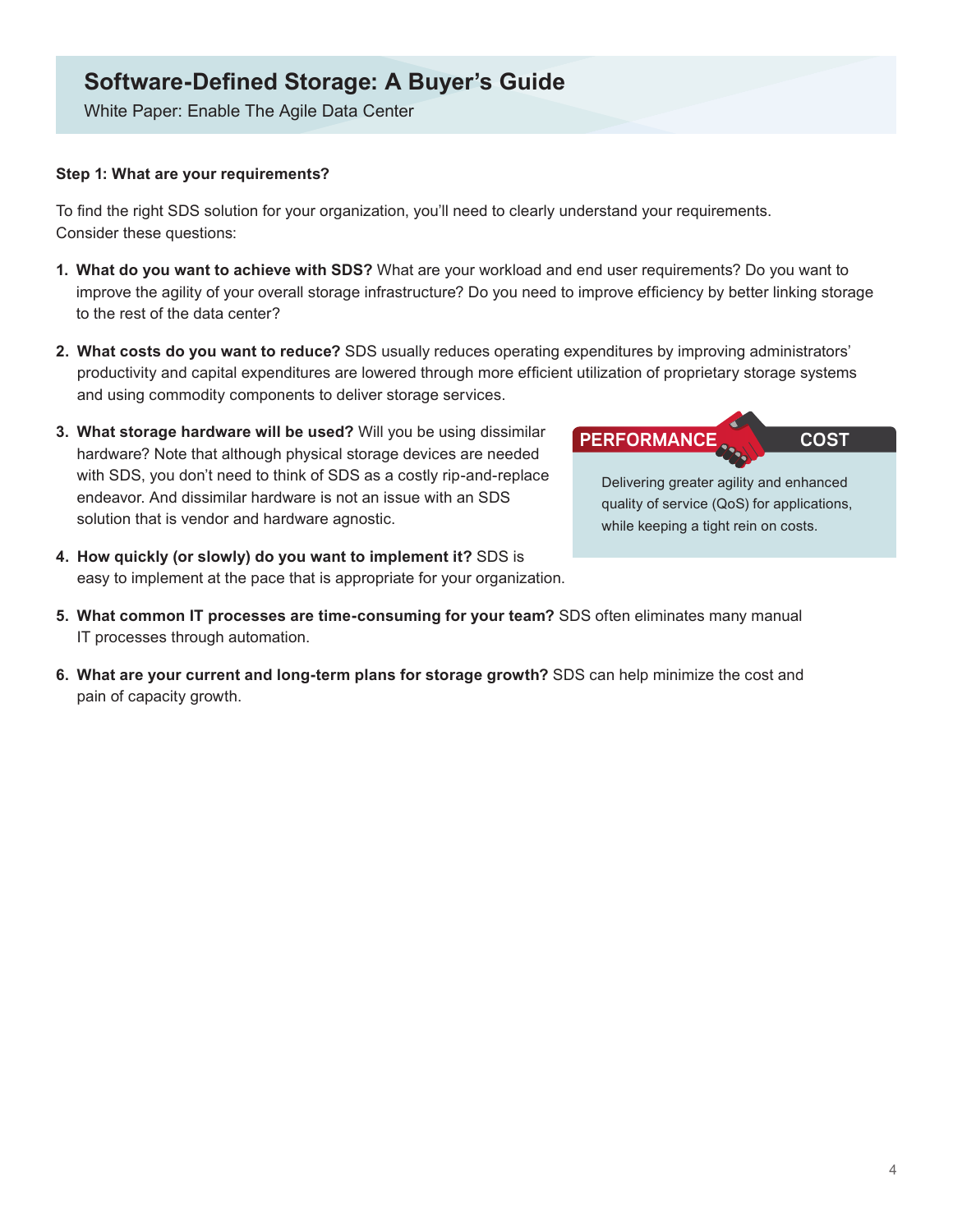<span id="page-4-0"></span>White Paper: Enable The Agile Data Center

#### **Step 2: What results do you want to achieve?**

The challenge for many IT managers is how to get started with SDS and which vendor(s) to evaluate. Be sure any SDS solution you consider can achieve the following operational and financial outcomes:

- **Centralized control.** With some or all storage resources managed through one interface, you can be far more efficient with traditionally time-consuming activities such as provisioning, monitoring, change management, and reporting. And, with the scalability of SDS, you can often manage far more data than traditional storage solutions.
- **Lower hardware costs.** Rather than purchasing multiple physical storage devices and proprietary software to fulfill demands for additional capacity and functionality, you can use software to reduce capital expenditures and create the right mix of storage capabilities on different physical and virtual machines.
- **Organizational agility.** With many repetitive, labor-intensive tasks performed by the software, data is more readily accessible and available for go-to-market initiatives. In turn, operating expenditures are reduced because productivity is often improved.
- **Freedom of choice.** When storage resources can be accessed and managed with software, organizations are increasingly free to mix and match vendors and physical assets to meet their changing business requirements. With SDS, a low-cost commodity device may serve a purpose just as well as a more expensive pre-packaged option.
- **Easier, more affordable growth.** Every IT organization needs more capacity at some point. SDS can help minimize the cost and pain of capacity growth in a number of ways:
	- Providing the ability to use potentially less-expensive "commodity" hardware, which in turn, gives you greater freedom to select more cost-effective approaches.
	- Supporting a single pool of storage resources, which means the utilization levels of all the component resources in that pool can be driven higher than a more traditional "archipelago" storage environment.
	- Adding resources is easier with standard management and provisioning which, in turn, saves time and money.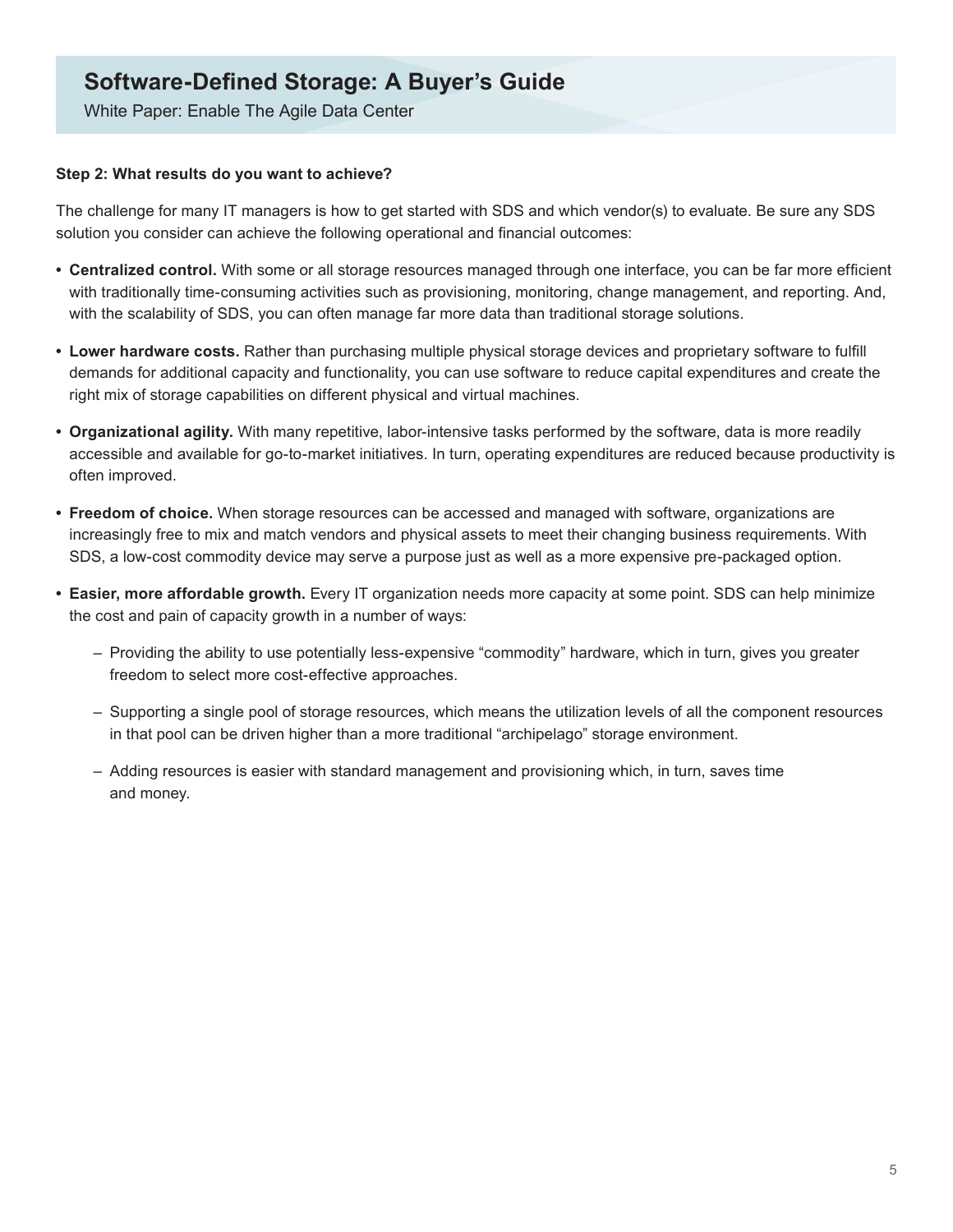White Paper: Enable The Agile Data Center

#### **Step 3: What SDS functionality do you really need?**

Software accomplishes many tasks better, faster, and more cost effectively than "throwing hardware at the problem." In a nutshell, that's what SDS can do for storage, but it must be thoughtfully and precisely matched to workload and end-user requirements.

#### **A guide to evaluating SDS solutions**

Use this guide to match your requirements and goals to the specific functionality that can help you reach them. You can also use this chart to build an RFP for SDS vendors that you plan to evaluate.

| <b>Key functionality</b>                                      | Why it's important                                                                                                                                                                                                                                                       | What to look for in an SDS solution                                                                                                                                                                                                                                                                                       |
|---------------------------------------------------------------|--------------------------------------------------------------------------------------------------------------------------------------------------------------------------------------------------------------------------------------------------------------------------|---------------------------------------------------------------------------------------------------------------------------------------------------------------------------------------------------------------------------------------------------------------------------------------------------------------------------|
| Hardware and platform agnostic                                | Reduced operational costs and capital<br>expenditures across storage platforms-no<br>matter which vendor you choose.                                                                                                                                                     | An SDS solution should be hardware and<br>vendor independent so it will support any<br>platform you're currently running or planning<br>to use in the future.                                                                                                                                                             |
| <b>Storage virtualization</b>                                 | Incorporates quality of service while<br>reducing operational costs and capital<br>expenditures regardless of the storage<br>vendor you use.                                                                                                                             | The ability to virtualize back-end storage and<br>make it appear as a single pool of capacity<br>by using intelligent software management.                                                                                                                                                                                |
| Quality of service (QoS) for mission<br>critical applications | Satisfies SLAs and applications'<br>performance without manipulating the<br>architecture or requiring downtime. Also<br>ensures quality of service at the application<br>level while optimizing the storage footprint<br>through high-performance, in-server<br>storage. | Granular, online caching to move reads and<br>writes inside the server that can be enabled<br>at the block or file level. Ideally, you can<br>achieve up to 400 percent performance<br>gains while eliminating 80 percent of<br>storage costs.                                                                            |
| In-server storage capabilities                                | Traditionally, a storage area network (SAN)<br>is needed to provide high availability for<br>data, However, when you use direct-<br>attached storage (DAS) instead of a SAN,<br>you often can save money and sidestep a lot<br>of complexity.                            | The ability to combine shared and direct<br>attached storage for near-local read and<br>write performance to and from remote<br>disks. A "shared-nothing architecture" that<br>utilizes DAS can improve read and write<br>performance by 400 percent at only 20<br>percent of the cost of a traditional SAN. <sup>1</sup> |
| <b>Advanced storage capabilities</b>                          | Advanced storage capabilities should<br>have the ability to be implemented on any<br>platform, which reduces costs and simplifies<br>storage management.                                                                                                                 | Support for storage tiering, dynamic<br>multipathing, thin reclamation, built-in<br>deduplication and compression, and<br>embedded cache for flash devices (SSDs).                                                                                                                                                        |
| Storage management automation                                 | Allows storage administrators to focus<br>on higher level tasks rather than fixing<br>immediate problems that often degrade<br>SLAs.                                                                                                                                     | It should centrally manage application,<br>server, and storage environments while<br>identifying and visualizing potential<br>application and storage problems.                                                                                                                                                           |
| <b>Scalability</b>                                            | Application scale out is supported while<br>delivering optimum performance and data<br>integrity.                                                                                                                                                                        | It should scale storage infrastructure without<br>disruption to availability, quality of service, or<br>SLA performance. Ideal solutions can mount<br>up to 64 cluster nodes simultaneously.                                                                                                                              |